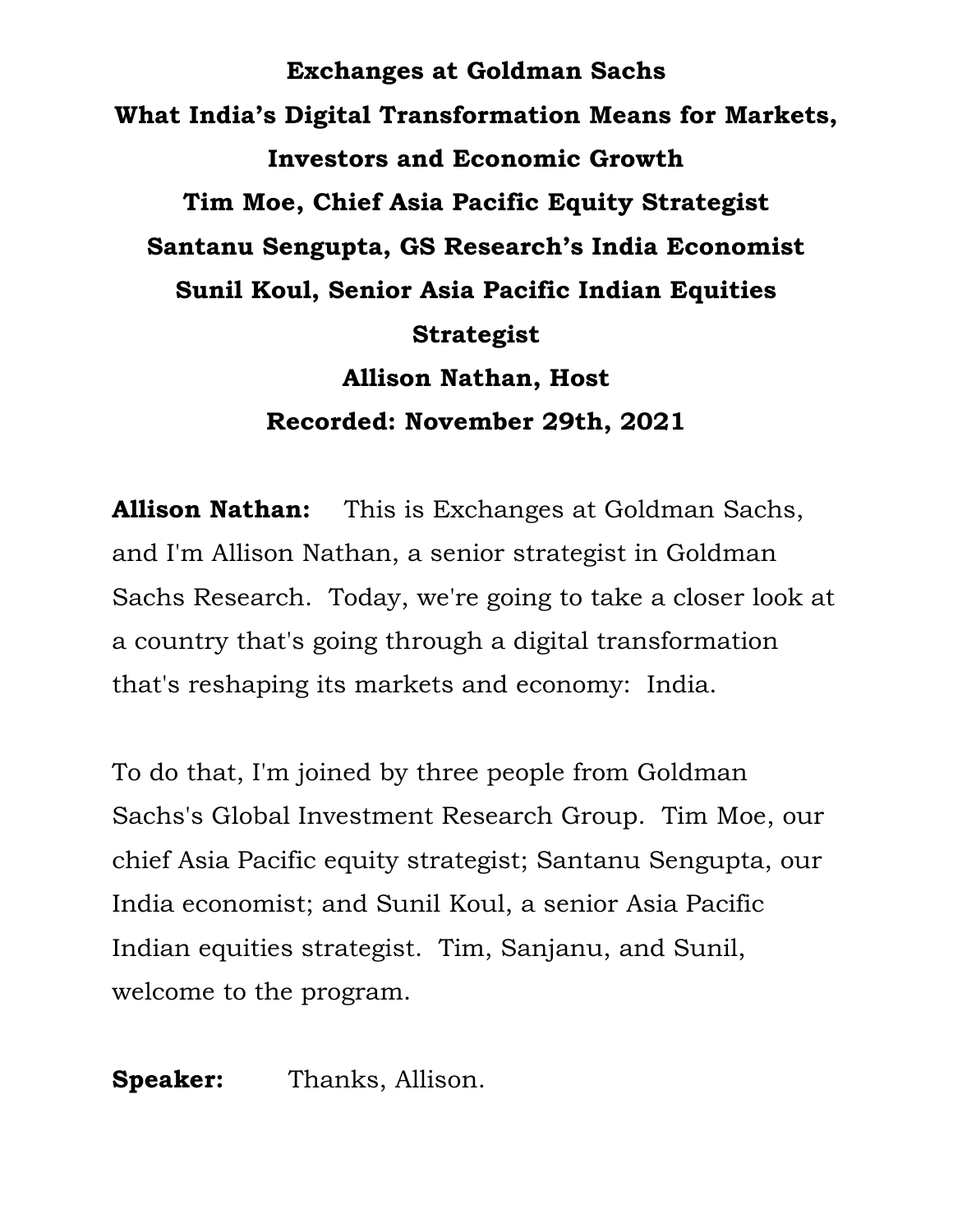**Speaker:** Thanks, Allison. It's great to be here.

**Speaker:** Thanks, Allison.

**Allison Nathan:** Tim, you and your team just published your 2022 outlook for the Asia Pacific region. Start by giving us a sense of where countries in the region stand in terms of the pandemic recovery and where India falls in all that.

**Tim Moe:** Well, the pandemic recovery is a key part of our outlook for 2022. And just to paint the background sketch very quickly, the key issues that are affecting markets in 2022 are generally slowing growth and generally rising rates because inflation prices have been building and monetary policy is starting to normalize. So we have a somewhat more downbeat view. Not absolutely negative. We think markets will deliver positive returns, but generally a somewhat more downbeat view just because slowing growth and rising rates typically aren't the best backdrop for equity markets.

And this is where the pandemic response comes in because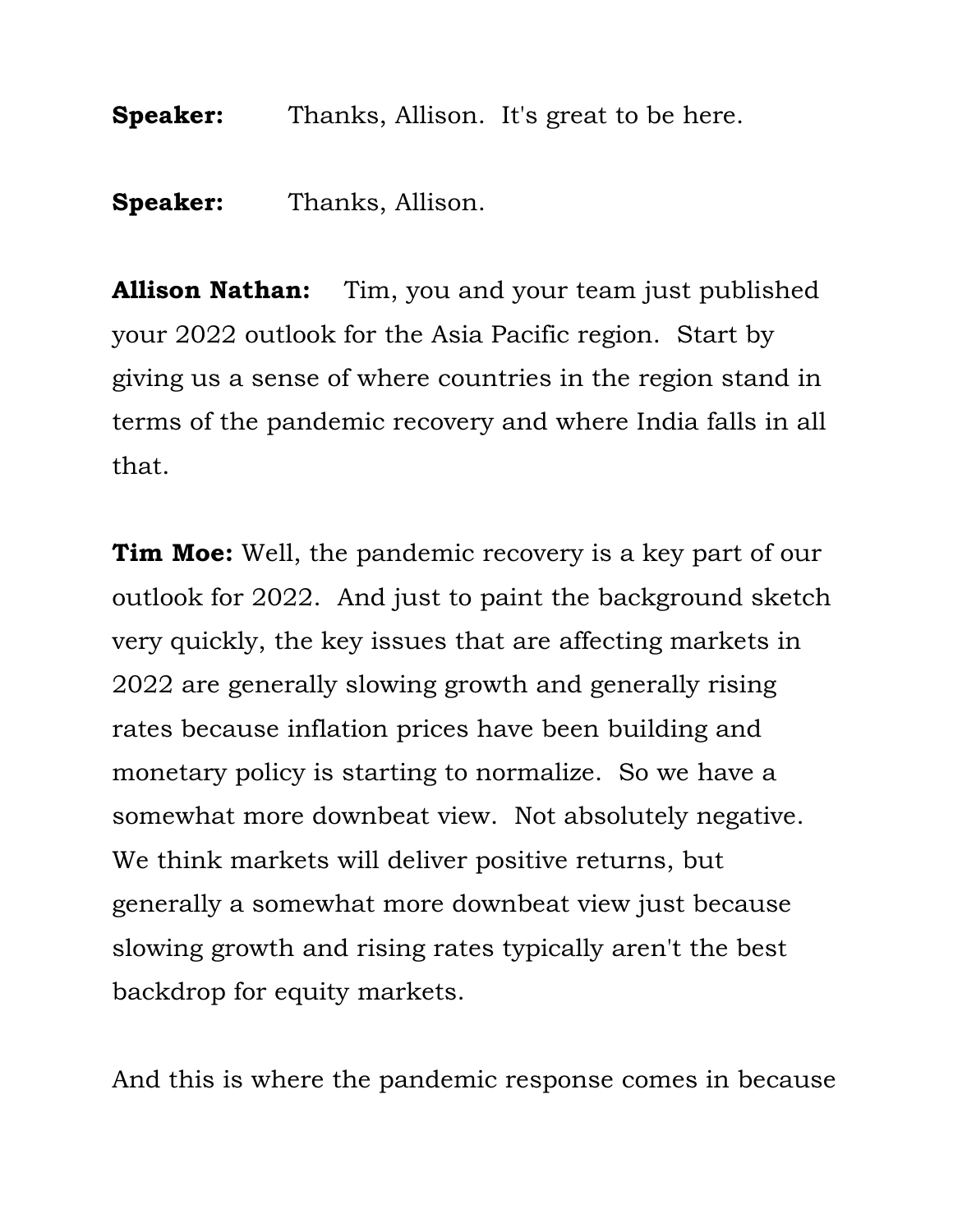not everyone is at the same stage of recovery from the pandemic. So we have an indicator we call our ELI, which is the Effective Lockdown Index that our economists produce. And it basically measures from zero to 100 the degree to which economic activity is being impaired by the various shutdown measures that have been put in place to combat the spread of COVID.

And just to give a couple of "for instances," we've seen a number of places -- I mean, China, for example -- having a very strong lockdown early on but currently at the level of 5 on a zero to 100 scale.

Now, most of South Asia, however, did not address the delta variant very well, and so they had belated increases and surges in the virus outbreak. And that in turn has meant that the economies are lagging in terms of their recovery. Now, what was headwind this year in 2021 is actually going to be a tailwind or positive going into 2022 because you get some delayed recovery momentum. India's going to have that, and Santanu is going to talk about that just a moment. And parenthetically, the ASEAN economies also are going to have an increase.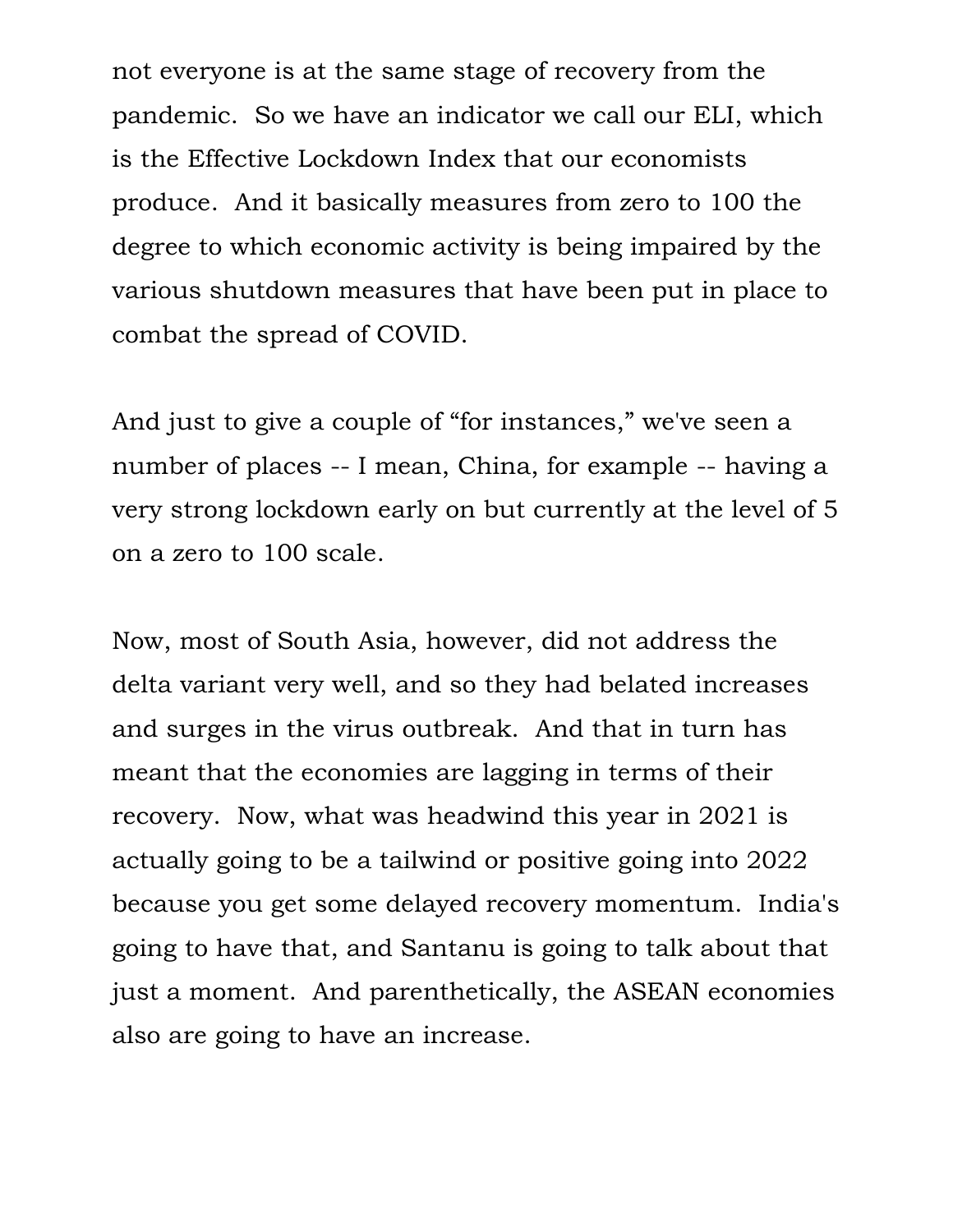So just to give one or two numbers here, for Asia ex-Japan overall, we're looking at 6.8% growth in 2021. That's going to come down to about 5.7 led by a very significant drop in China. In contrast, for example, the ASEAN economies are going to grow from a 3.2% up to 5.3. And without foreshadowing too much of what Santanu is about to say, India is going to increase probably about a percentage point from 8% to 9.1. So the bottom line here is that that delayed recovery from COVID is actually going to work to the benefit of India and some of the other South Asian economies next year.

**Allison Nathan:** Santanu, so can you give us some more detail about the Indian economic outlook and what you're expecting?

**Santanu Sangupta:** Sure. Thanks, Allison. So as Tim mentioned, we are seeing a GDP growth in 2022 at a shade over 9%. We see three factors primarily driving this growth. One, consumption will come back to trend as the economy reopens fully next year. We're also seeing some nascent signs of an investment cycle recovery driven both by a housing market revival and increased corporate capex.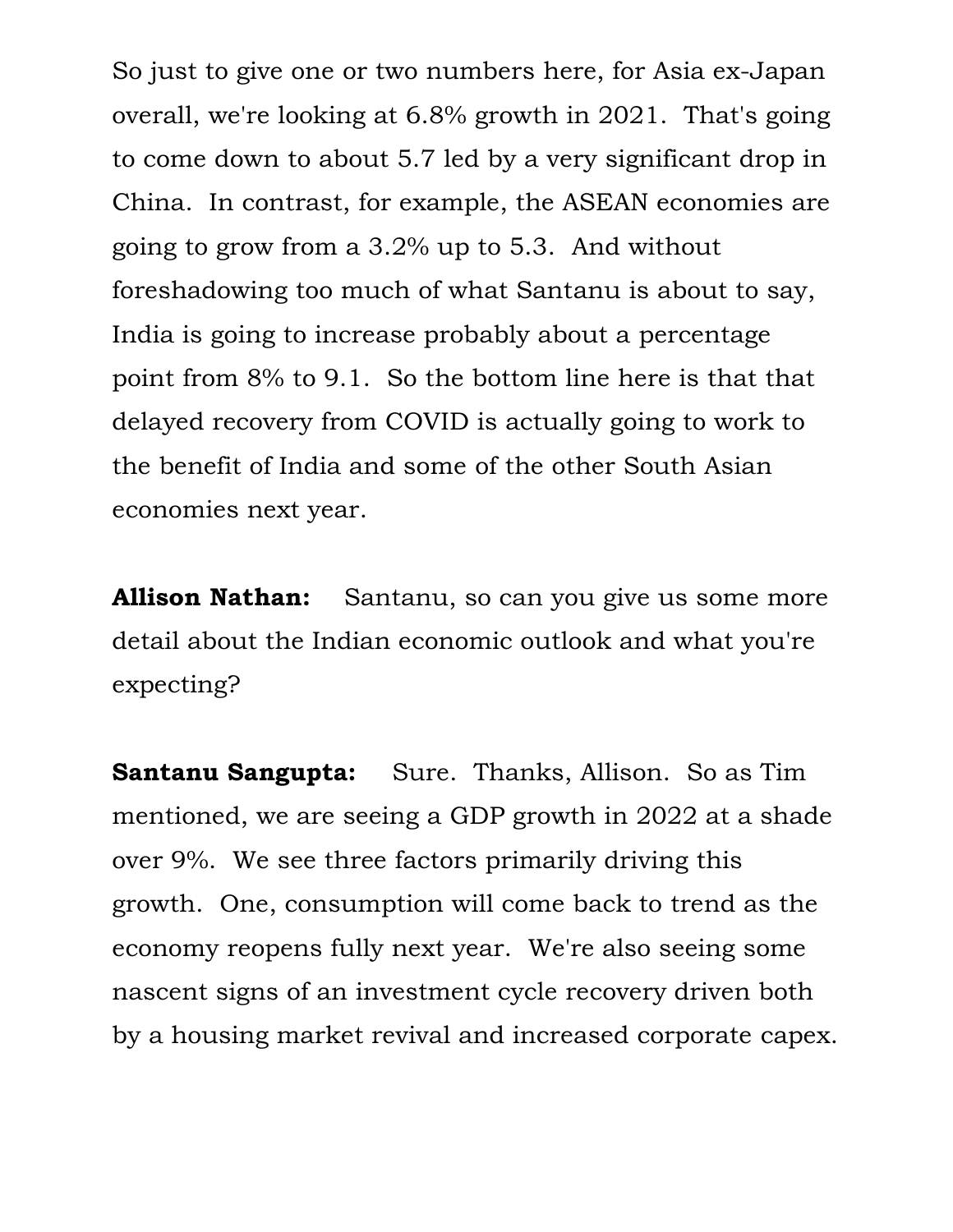And finally, in the near term, we are seeing a push to growth from higher government capex as taxes so far have been running ahead of budget estimates, but the government spending has lagged. Now, this growth is likely to come with higher inflation in 2022 versus 2021. We are actually expecting core inflation to remain elevated pretty much through the whole of next year. Again, two reasons. One, as manufacturers pass on the input cost increases due to higher commodity prices to consumers and core services inflation also increases as the economy reopens fully.

Hence, we are expecting the RBI to normalize monetary policy. We have called out four stages of the monetary policy normalization. Remember, India did a lot in terms of liquidity loosening and cutting the reverse repo, which is bottom of the policy corridor, into the pandemic. So we are seeing a reversal of that liquidity, loosening now. So liquidity will tighten over the course of next year. And we are expecting the reverse repo to normalize first.

Then in 2022, Q2 onwards up to Q4, we are expecting three rate hikes from the central bank, cumulative 75 basis points in 2022.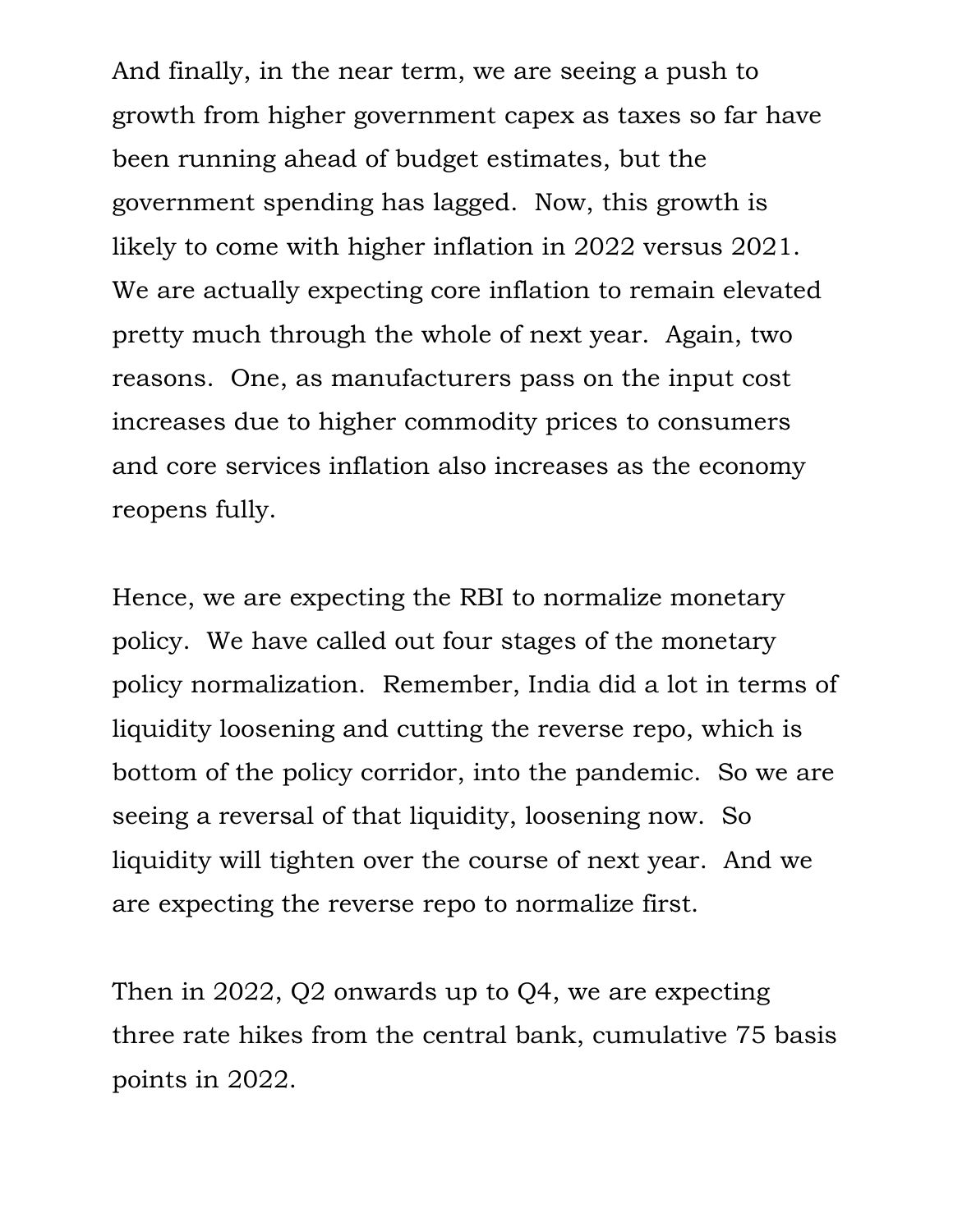**Allison Nathan:** Okay, thanks for that. So, Tim, maybe you can talk a little bit more about the markets' perspective. You gave us the thumbnail sketch, but we've recently downgraded our view on Indian equities to market weight from overweight. So what were the specific drivers behind that downgrade?

**Tim Moe:** So in one word, Allison, it's valuation. It's a valuation call. Sunil can go into more detail on the medium-term outlook and obviously Santanu has just sketched out the cyclical expected recovery, which also will be reflected underlying earnings growth. So we're actually fundamentally quite constructive in India.

The problem is the market has done very well. And just to give a couple numbers on that, it's the top-performing market in the region this year, up 30% in round numbers and actually up more than 40% since we upgraded it a year ago at this time. So given that very strong performance, valuations have expanded and the market's trading currently at 23 times forward earnings. That's 2.3 standard deviations above its longer-term mean. And very importantly, it's trading at well over a 60% premium to the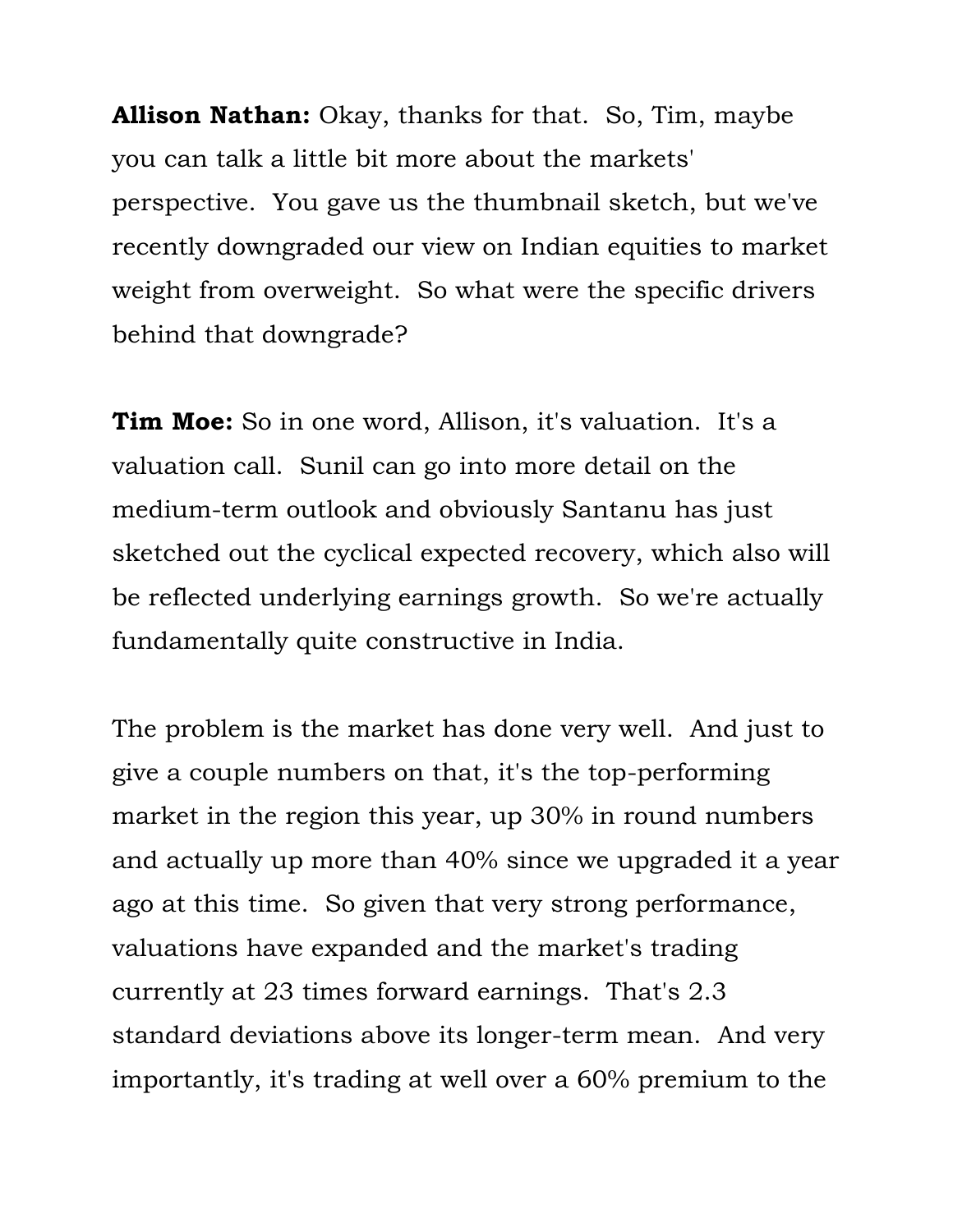P/E of the rest of the region. It actually just peaked about 65%. And that's well above the previous peaks, which were in the sort of 40-50% range.

So this is purely a call saying, look, love the market, but it's a bit ahead of itself. It needs to kind of bide its time to allow fundamentals to catch up. That's really the essence of it.

**Allison Nathan:** Right. So basically you're saying that the positive fundamentals are already priced in?

**Tim Moe:** That's right. We think that, for the time being, those fundamentals are priced. As time goes on, then there will be more to go for because we think there still will be continuing growth. But we do need to be mindful of how much we're paying at the current time. And I would also add that we expect there's going to be a large IPO issuance calendar. So from a technical demand-supply perspective, there could be a little bit of cannibalization of secondary market performance by the primary market issuance. So there's additionally a couple of the factors that impelled us to take this move.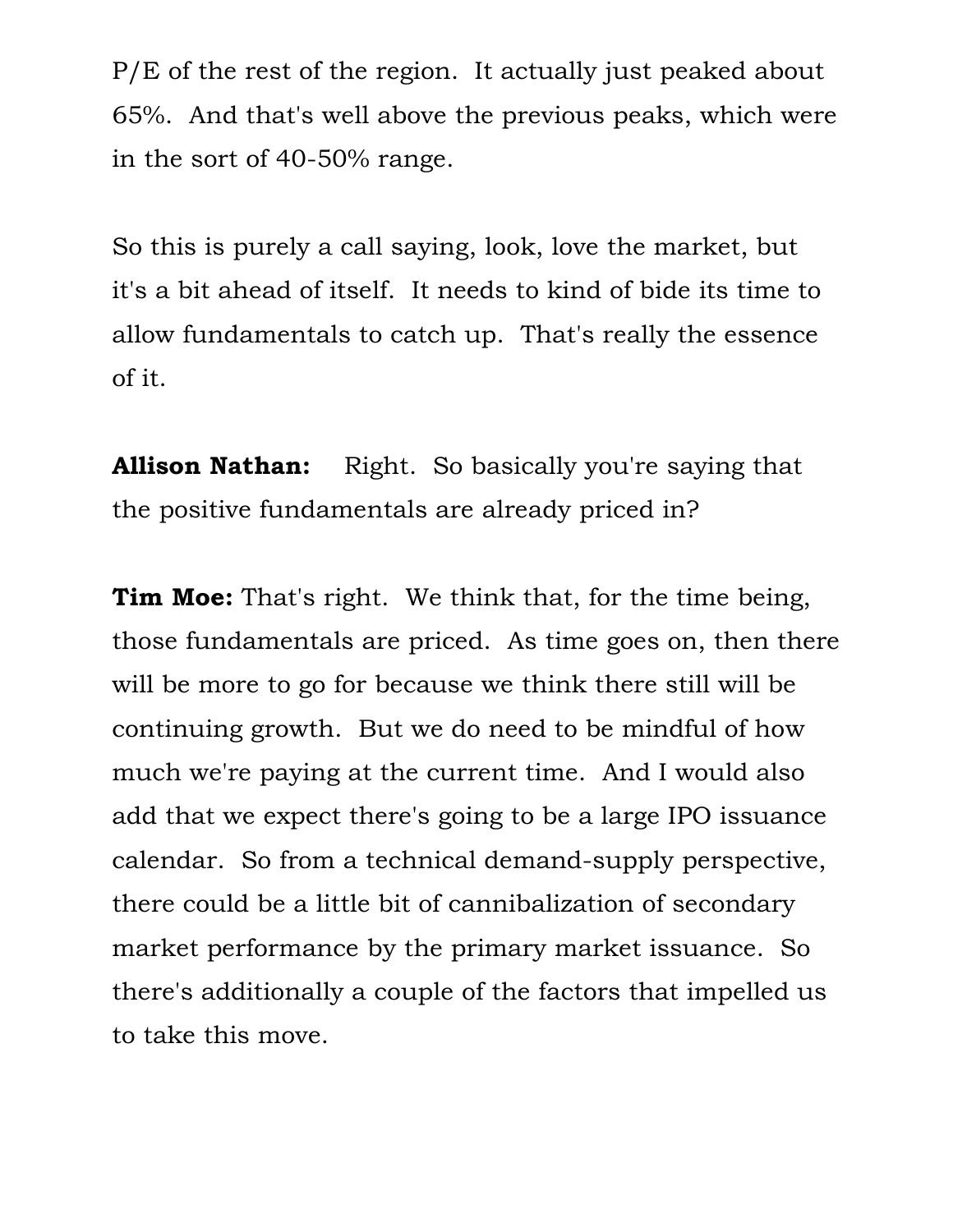**Allison Nathan:** So Sunil, let's bring you into this conversation to talk a little bit about some of the topics that Tim just hit on. If you think about the medium to longer term outlook, there are some positive structural trends. You recently wrote a report looking at the digital transformation of India, which certainly seems to be a bright spot. And then Tim just touched on the strong IPO calendar. Maybe you can start by talking a little bit about what's driving that IPO activity.

**Sunil Koul:** Yeah, thanks, Allison. I mean, let me just put some IPO numbers into context that Tim just mentioned. So we have seen close to 15 billion-dollar IPO activity this year already, which is a record number and more than the last three years combined. So that's a lot of IPO activity already this year. We are expecting another \$20 to \$30 billion per year over the next two years. So pretty strong IPO pipeline there.

To your question what's driving this, I would say it's the combination of a few factors. I guess part of it is that we are at that inflection point where a lot of these startups are sort of getting to reasonable scale from an India standpoint. What I mean by that is that, if you look at the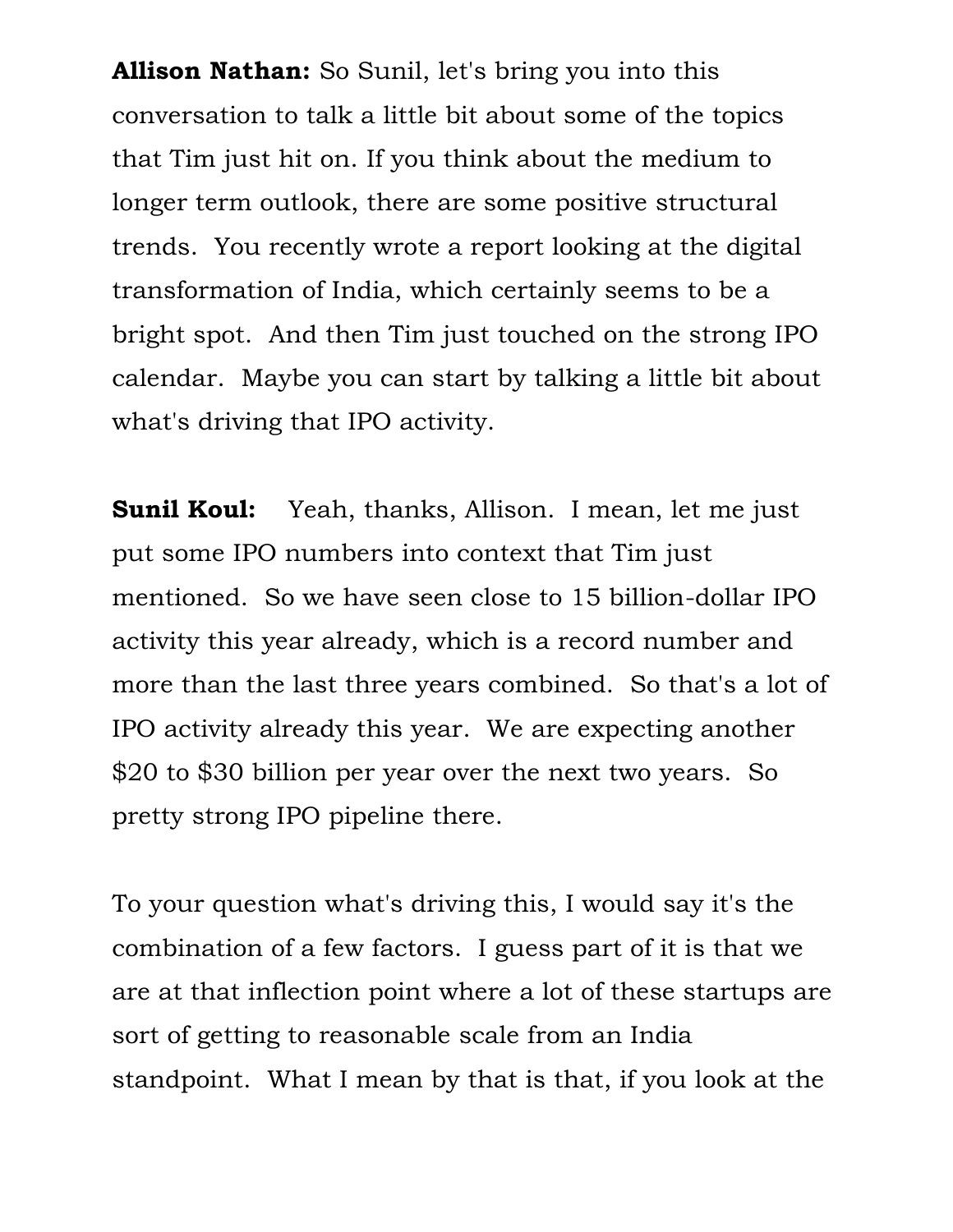number of unicorns we have got in India, which is basically the private companies who have got at least a billion dollar valuation now, we have about 70 of them now and obviously counting. But about half of them got to the billion dollar valuation this year alone. And there are many companies who are basically hitting \$100 million in revenues. And so the companies basically feel, look, I mean, we've got end of scale and with the kind of high valuations they are getting, many of them are feeling kind of IPO-ready right now.

I guess the other factor is that regulations were changed earlier this year in March. And so it has made it easier for these tech startups to list on the main exchange. So that's why I think we're seeing so many companies going public now, even though if you look at the last few years, the space has actually been quite active in terms of the private equity and VC players, and it seems like the action is now shifting to the public markets here.

**Allison Nathan:** And where are you seeing the activity most? Is it concentrated in certain sectors?

**Sunil Koul:** It's concentrated in the new economy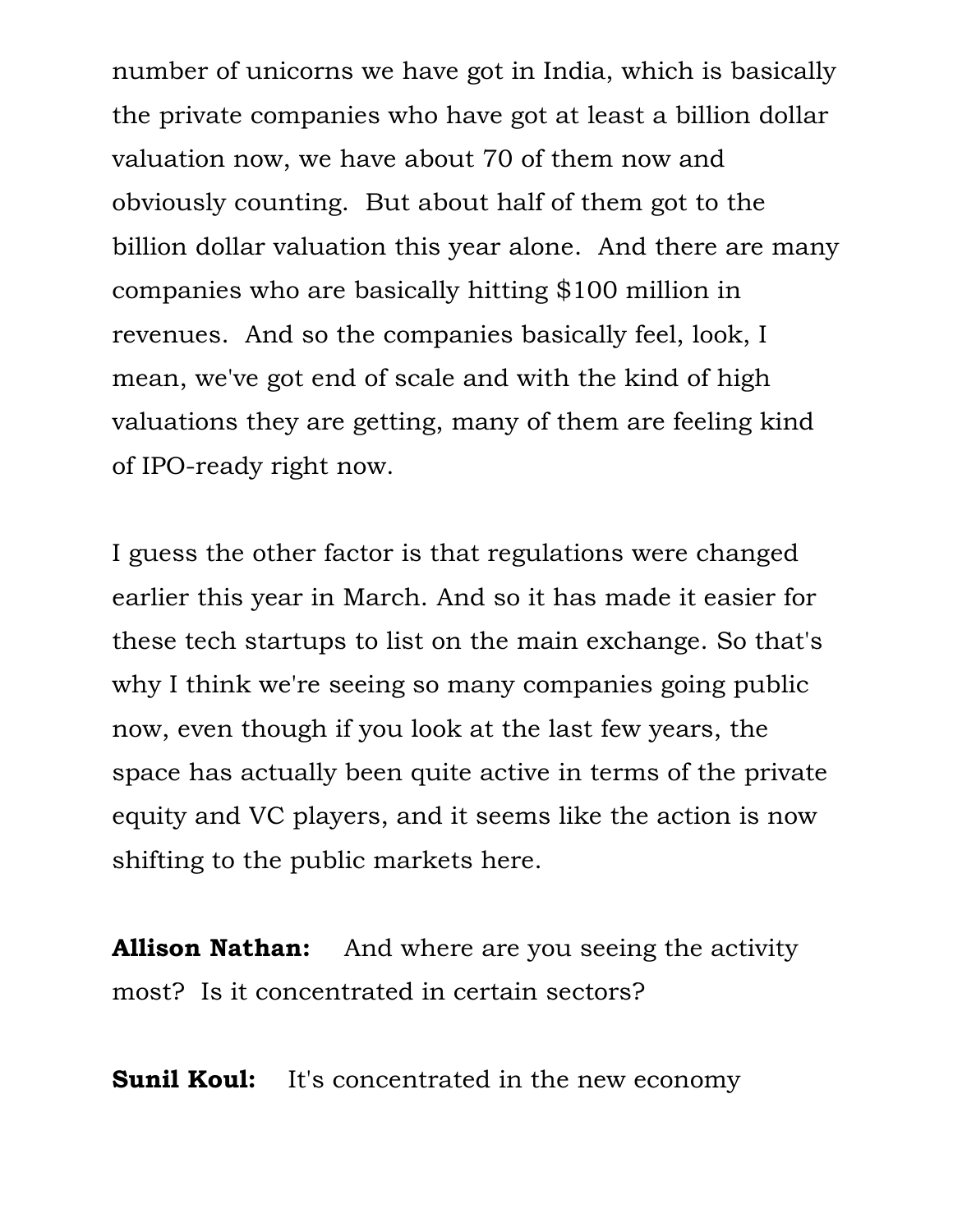sectors. So if you look at the top five categories, which is basically your fintech, your ecommerce, your SaaS and enterprise services, your education tech, your food tech, which is broadly classified as IT and IT-enabled services, that's more than 80% of the deal pipeline this year. So we are clearly seeing that the contribution of the new economy sectors in the market is actually rising.

**Allison Nathan:** And how will that rise of the new economy affect -- you know, what were some of the knockon affects? How will it affect capital markets in particular?

**Sunil Kohl:** Yeah, I guess one of the key takeaways from the India digitalization report is that we think there will be significant changes in the capital markets over the next two to three years. Just to give you some numbers here, we think the size of the Indian capital market will rise from current \$3.5 trillion to well above 45 trillion by 2024, which will basically make India from number seven currently in terms of its ranking by market cap, to fifth largest market after US, China, euro area, and Japan.

In addition to this increase in market cap, India's weight in the global indices will also rise both in the global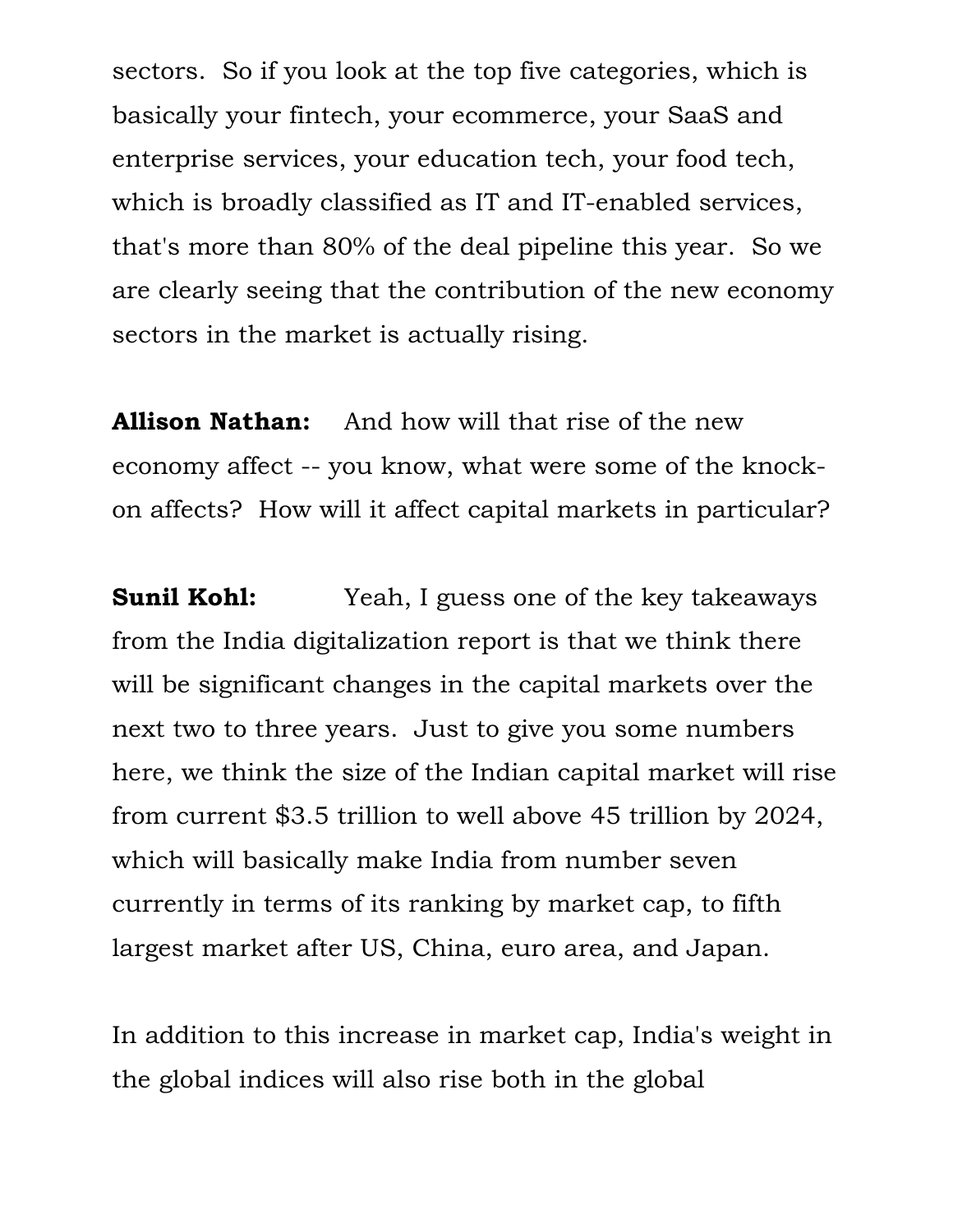benchmarks but also in the emerging markets. So for example, for the emerging markets, we expect India's weight to go from 12% to about 15% in two to three years.

I think the more important point is that the new economy weight of India indices, we think that will rise from current 5% to perhaps 15-16% in the next three to four years, which will in turn have implications for fundamentals, right? Because if you look at a lot of these new economy companies, they are growing very fast in terms of their topline kind of revenues.

So if you just look at MSCI India as a headline index, we think its revenues can increase by as much as 20% over the next two to three years. Obviously, I think earnings will grow over time because a lot of these market leaders right now are still unprofitable, but we think they will turn profitable in the next two to three years. So the earnings will also rise, but this is something which is not in any of the analysts' numbers. So there could be an upside surprise once that comes in.

So I think as we were saying earlier, this is very positive for India over a medium- to longer-term basis. But one thing I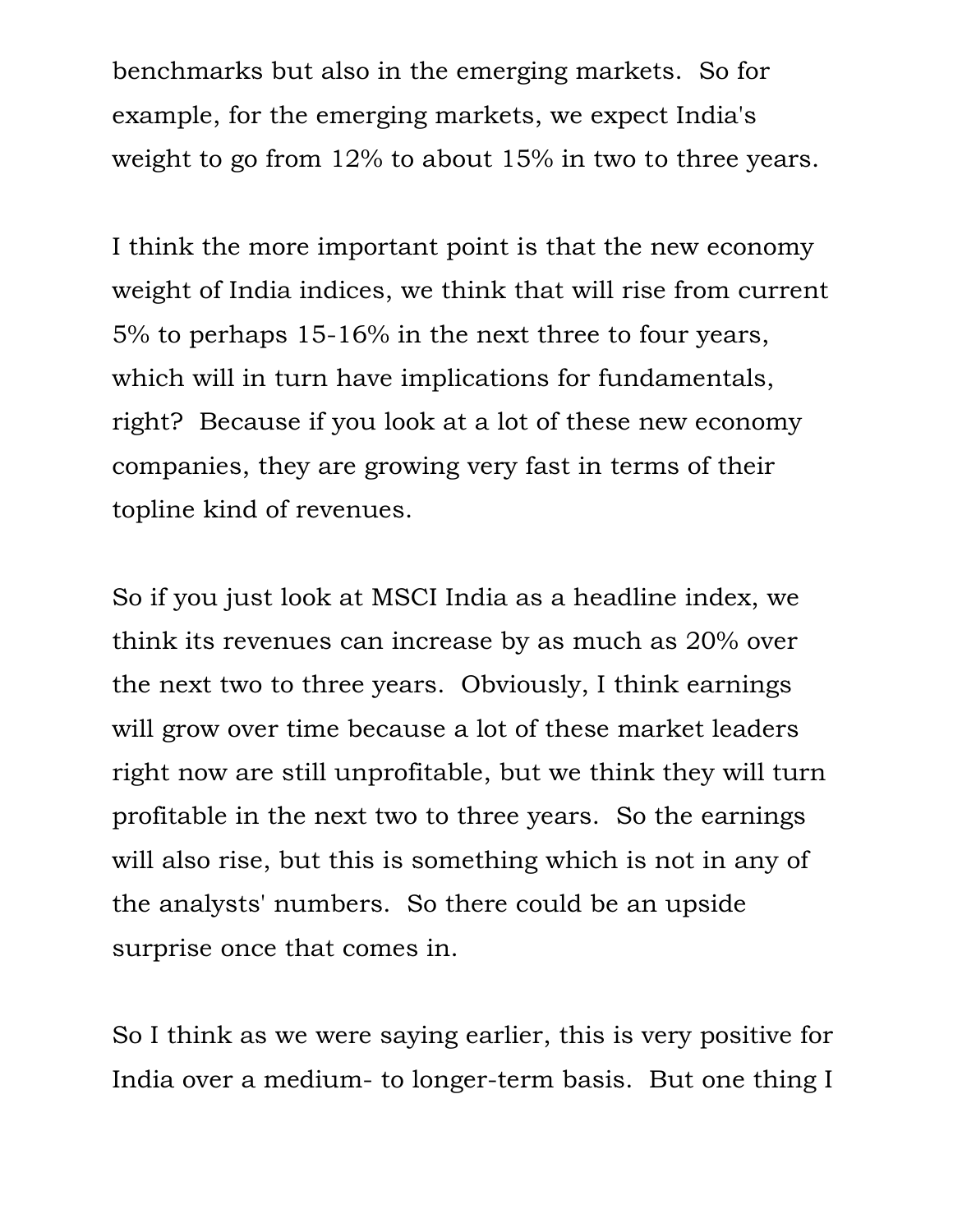would highlight here is that many of these new economy companies, they're actually trading at expensive valuations compared to the public equities. So investors need to be a little bit more selective and mindful of valuations. So we think there will be great opportunities for investors to make money as long as they don't overpay for growth. So that's something I would say needs to be kept in mind regarding the valuations.

**Allison Nathan:** And Santanu, if you think about these shifts in the public and private markets that Sunil just talked about and the revenue flows they will create, will there be an impact on economic growth? Is that part of a positive medium- to longer-term story for the country?

**Santanu Sangupta:** Yeah, sure. So I'll just put some numbers into perspective. So India is one of the largest Internet markets in the world, second only to China, about 800 million are Internet users. It's grown about five times over the last five years. About half a billion now are smartphone users. And there was this sharp drop in mobile costs and, you know, making it one of the cheapest markets in the world, which accentuated this trend, right?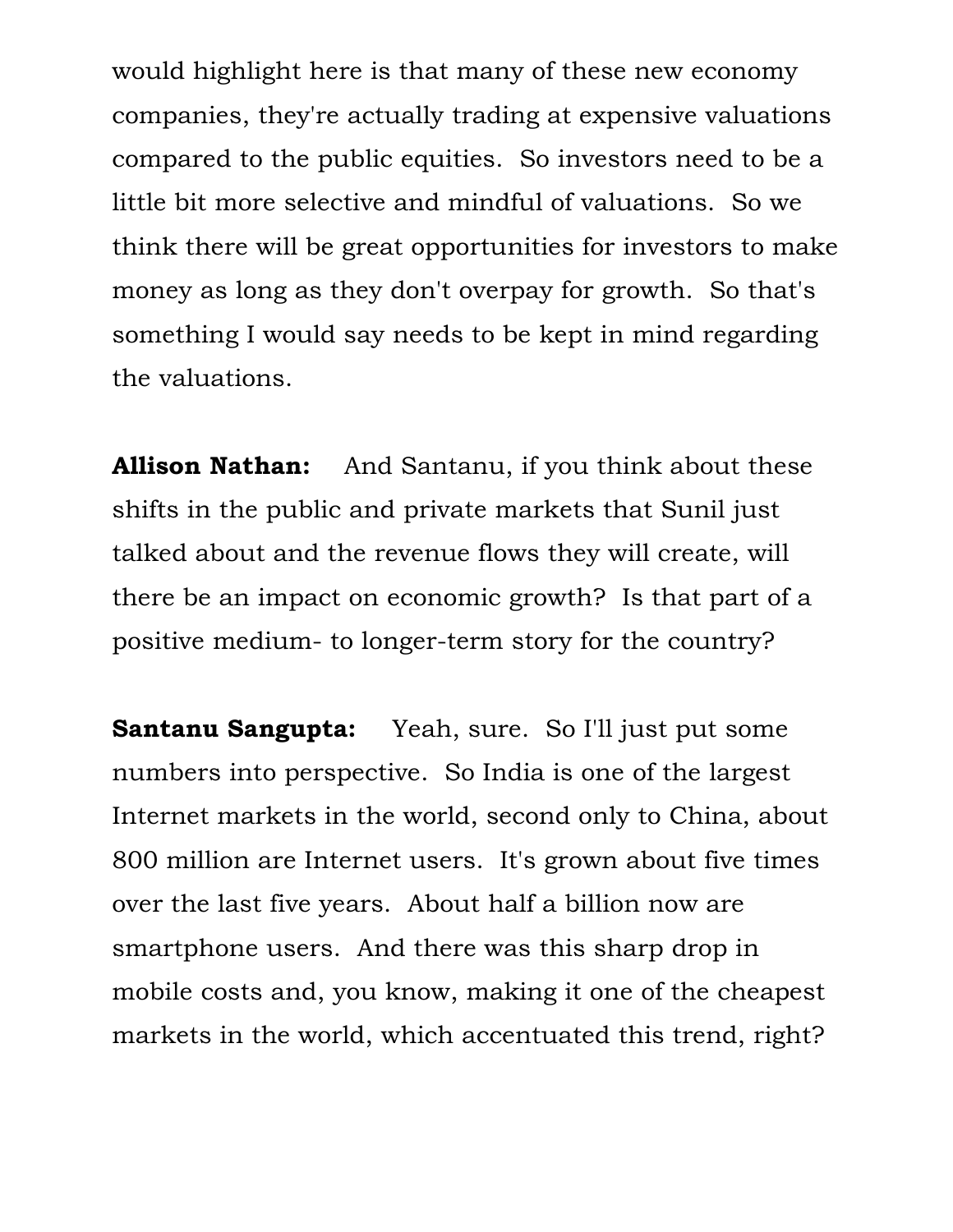So this has caused the rapid switch to online in many of the sectors. This includes education, food delivery. Sunil talked about ecommerce and fintech. What COVID did was obviously it accelerated this further because amidst the containment measures and the shift to work-from-home or stay-at-home, this just grew even faster.

This overall is expected to have positive impact on services growth. But also over a period of time, this should increase productivity growth in the economy. Our Internet analysts think that the ecommerce adoption can double over the next four years or so, and we are expecting therefore more investment in infrastructure and logistics to overcome bottlenecks in these sectors to aid this ecommerce boom further.

Finally, in terms of delivery of public goods, that is likely to become easier and subsidies become more targeted with various technological and financial innovations. So a couple of examples are a unique biometric identification system, which is the Aadhaar, which has about 1.3 billion people registered currently. And a Unified Payments Interface for cashless digital payments to targeted customers.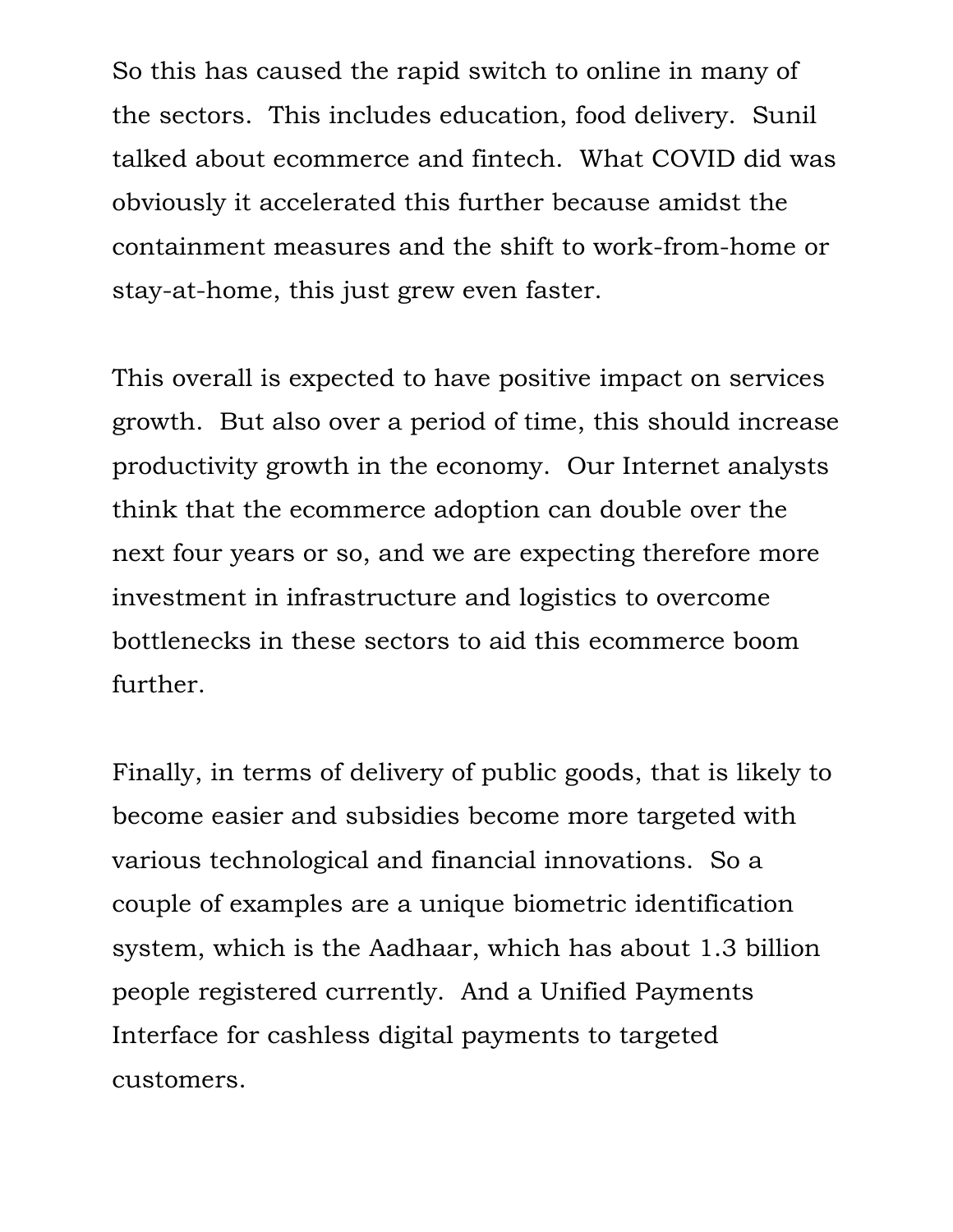**Allison Nathan:** So let's take a step back for a minute. How did India go from a country where its GDP per capita is still relatively low to a country that could enable these different unicorns and digital economy players to launch successful businesses? Sunil, maybe you can talk a bit about how did it accomplish that transformation?

**Sunil Koul:** So we had a whole section on this in our report in terms of what's enabled and helped these startups to grow and launch successful businesses. I think it essentially revolves around the availability of capital from these private equity and venture capital players that I talked about earlier, the rise of the entire India Internet ecosystem, and this faster shift to online after COVID that Santanu was describing earlier. The favorable regulations that we talked about.

But perhaps I think one of the most important factors, which is worth mentioning here, is this entire innovation in the payment infrastructure. So just as an example, one such innovation is India stack, which is basically a set of open APIs, which links to a unique biometric identification, we call Aadhaar, with our bank account and your mobile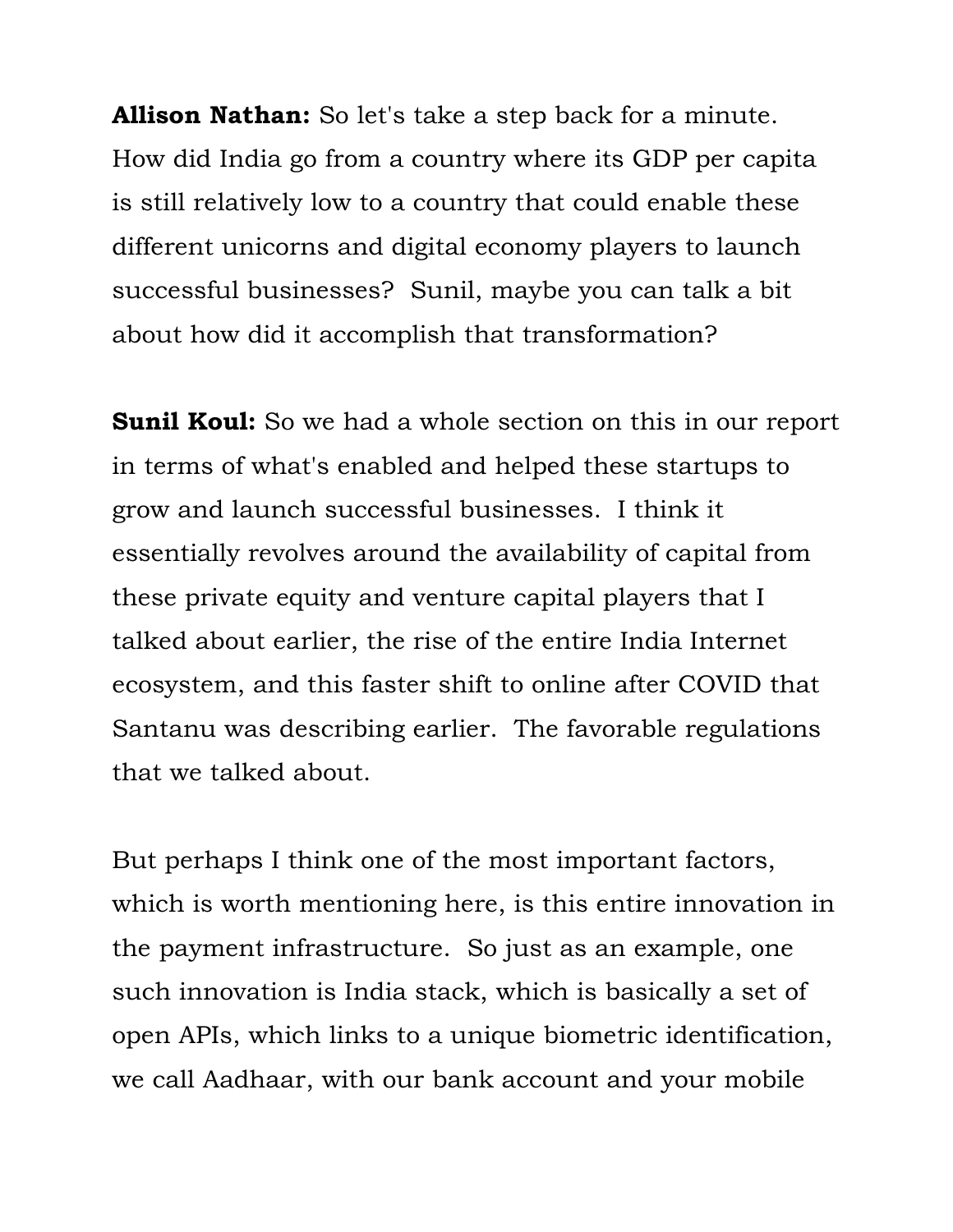number. And then basically it's a cashless payment layer on top of it, which is called UPI, unified payments interface. So that basically has exploded in the last three to four years.

So if you look at India right now in terms of its digital payments, the UPI has overtaken both the credit cards and the debit cards put together. And it now actually accounts for more than half of the overall digital payments in India. So I guess what it does is that, if you are a fintech company or say if you're an ecommerce player, it reduces your cost of setting up operations. You can now acquire customers at a much lower cost and more efficiently, so your customer acquisition cost actually comes down. If you are an ecommerce player, you can sign up a large number of merchants on your platform, and so it essentially helps these startups to gain scale pretty rapidly.

Just to mention here, our Internet and banks analysts have done a deeper dive on this topic. So if people are interested, it's worth taking a look.

**Allison Nathan:** So clearly there's a lot of positives with the rise in the Internet ecosystem in India, and we see its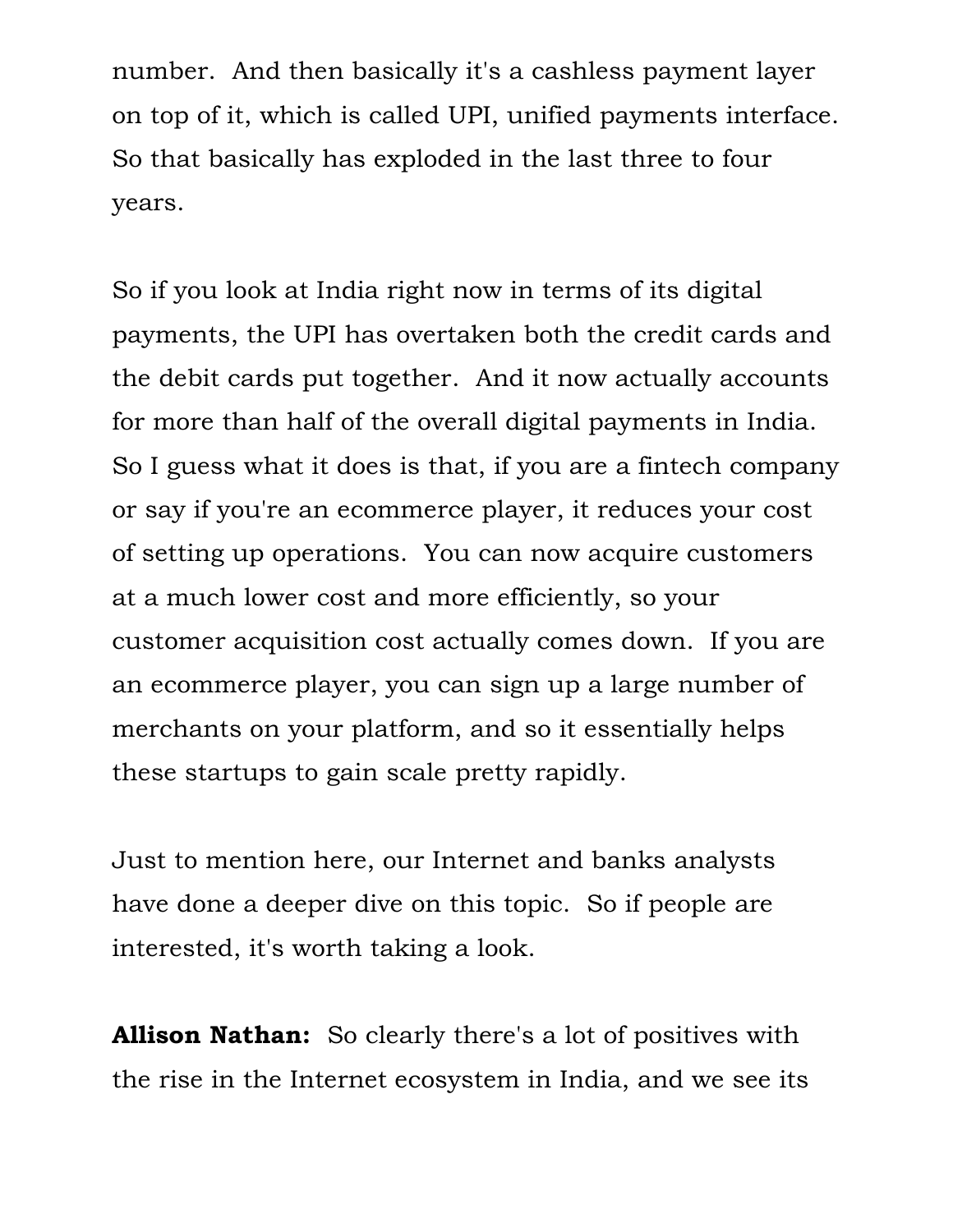potential to transform the economy and markets. But are there risks around that? Santanu, maybe you can talk a little bit about some of the risks you're focused on.

**Santanu Sengupta:** So Tim and Sunil talked about valuation earlier and what that could mean for equities, but remember from a macro standpoint, significant foreign inflow of money chasing these digital assets leading to consistently high balance of payment surpluses can become a problem of plenty for the central bank as, ideally, India wouldn't want too much currency appreciation when it's trying to promote export growth.

So unsterilized ex-interventions in the FX market would increase domestic I&R liquidity. And that becomes difficult to manage at the time, especially when the central bank is trying to normalize monetary policy. So the central bank then has to think about many more sterilization tools and so on. So that would be one key macro risk to keep in mind.

And secondly, what we would have in mind is services wage inflation, particularly in these digital economy sectors, will rise. And we're seeing it already, a lot of that in the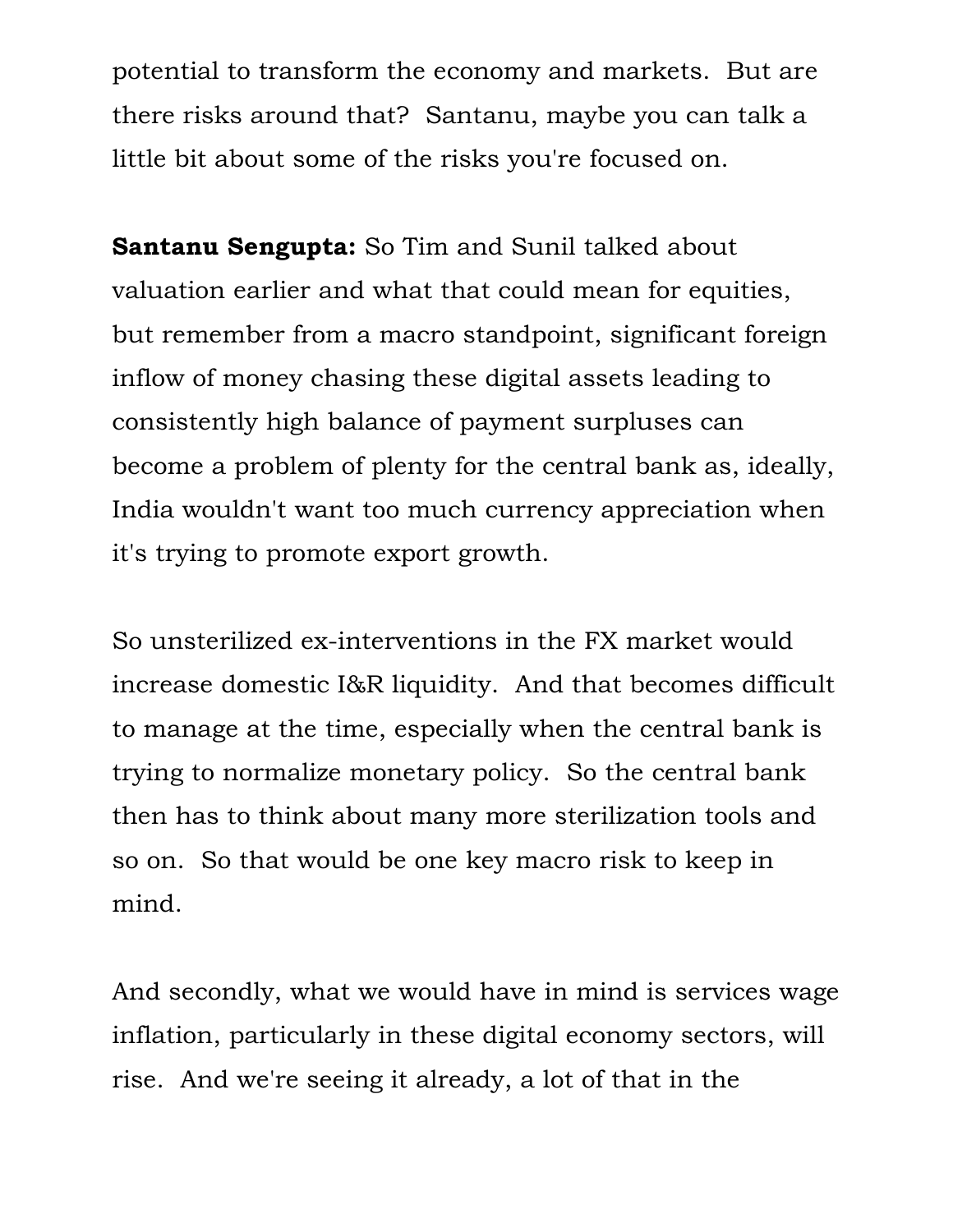software services sector. And that can potentially feed into wage inflation in other sectors as well. So those are the two risks that I would keep in mind going forward.

**Allison Nathan:** So we think about the opportunity and risks that we've discussed. My mind goes to China. China, of course, is the poster child for digital transformation. So Tim, maybe you can talk a little bit about what India's going through, you know, is similar or different to China's journey. And if we think we're likely to see other ASEAN countries follow suit.

**Tim Moe:** Absolutely. And I think China really is the analog that many people, including us, are looking at. So we did a detailed piece on China specifically about a year ago where we really focused on this digital transformation which has taken place. And just to enumerate that, we saw that, for example, 10 years ago, China's Internet sector weight in the overall market was 5%, and it's risen up to about 43% currently.

And you can take a broader definition of what we call New China, and that sort of includes areas like not just tech but obviously healthcare and other consumer-facing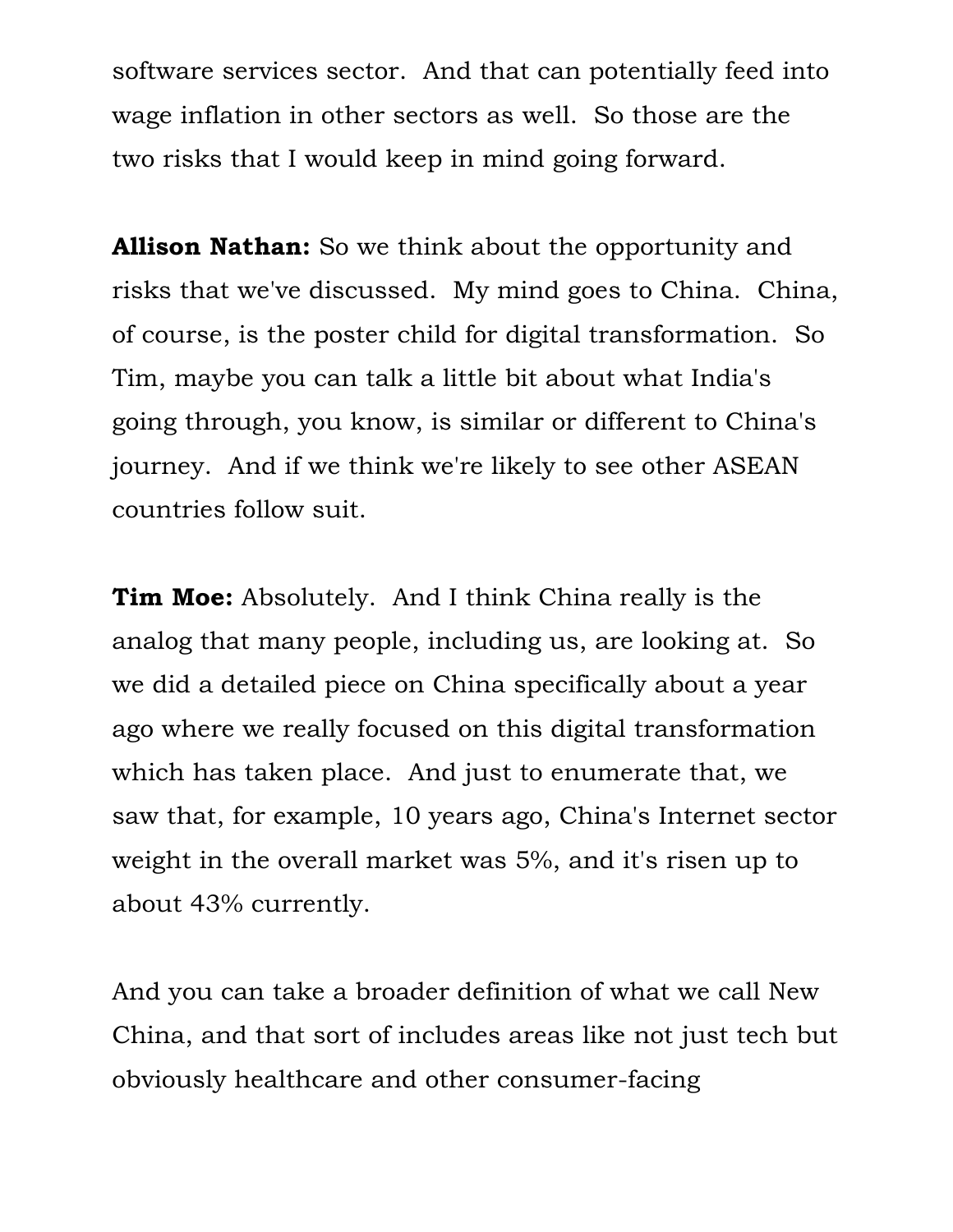businesses. That was about 20% 10 years ago. Now it's 65%. So you've had this total transformation of the index from what previously was dominated by old economy, lumbering companies, you know, banks, energy, steel, etc., to very much high-growth digital economy-focused players. And that's been transformative for the market.

And it's resulted in China posting the best 10-year CAGR of earnings of all the markets in the region and has generated significant amounts of wealth. So to give one example, since 2005, New China is up about 20 times whereas Old China is up three times. So it's been tremendous kind of wealth-generating phenomenon which is taking place.

This has obviously not been lost on people. And what we're seeing in India is a very clear analog. Now, we're not saying it's going to be exactly the same because obviously the countries are different, circumstances are different, and starting points are different. But you have a number of very appealing commonalities -- very large domestic population, as Santanu and Sunil have been noting. You've got this appealing digital stack and underlying set of technologies which enables companies to build and scale rapidly. And you've got the idea of sort of being a fast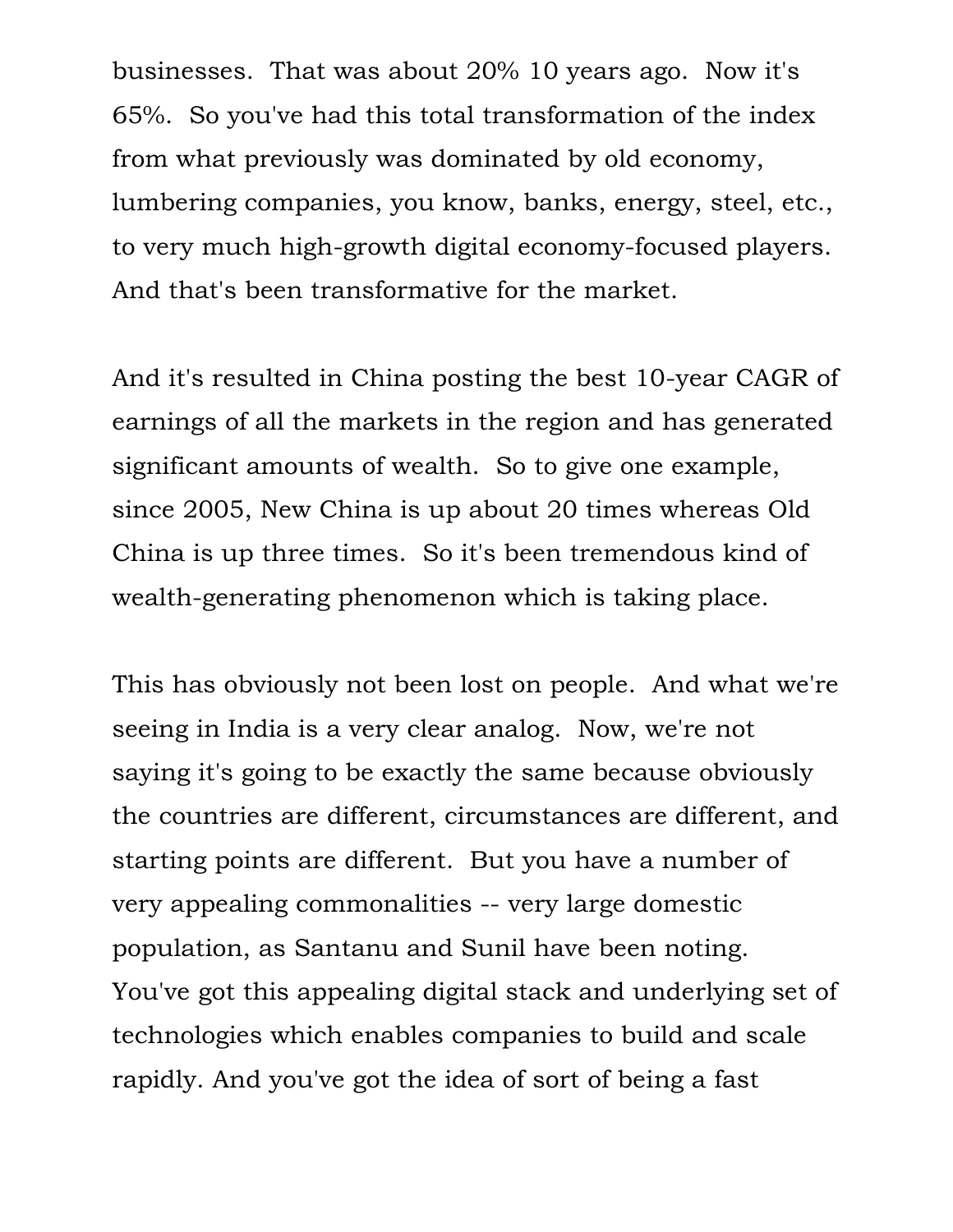follower. Someone else has established the precedent that it's easy to kind of copy that and then perhaps leapfrog that.

So you've got a lot of circumstances that are in place for an acceleration and this digital transformation to take place. Now, it may not happen exactly the same way. Almost it's guaranteed that it won't. But the potential for significant improvements to people's livelihood, for economic development, and for equity market investors for significant wealth creation we think is very much there. And that is really central to our positive view on the medium-term investment case for India.

Now, interestingly and happily, we're seeing this also in some other parts of the region, to your question. So we just recently upgraded our view on ASEAN. And that's partly for cyclical reasons coming out of COVID. You get some positive momentum next year in both the economy and in terms of earnings.

But importantly, there's also a digital story. I'll just give you one statistic here, which is that currently the Internet sector is about 4% of the ASEAN index. That's very soon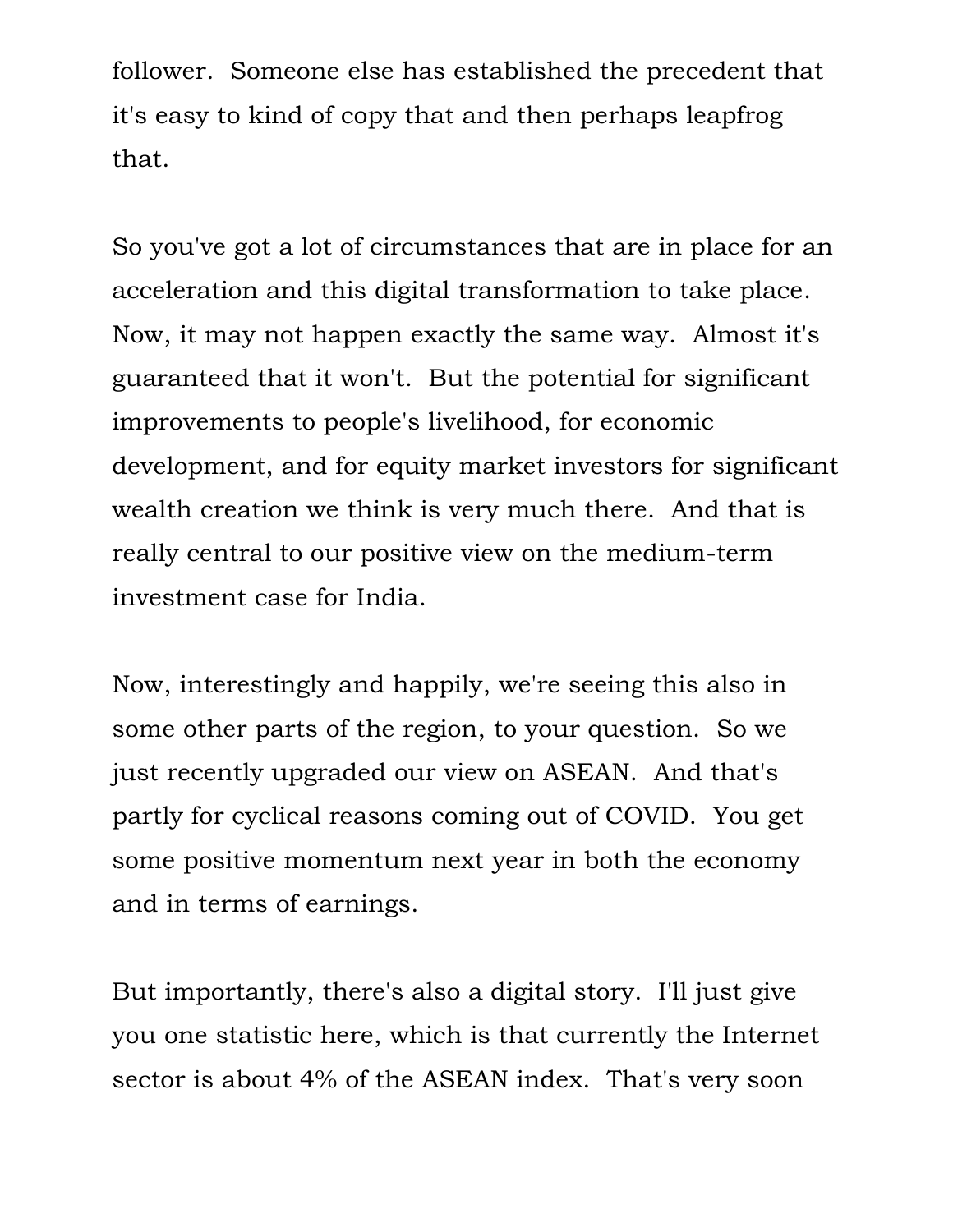going to go to 20% and with upside. As you get the fuller inclusion into the index of the market cap of some existing players and the likely listing of others that are waiting in the sidelines, much as Sunil was mentioning for India.

And then just finally, to sort of just add a little bit of icing to the cake, we've seen a similar transformation in Korea, for example. Korea was typically known as sort of this super deep cyclical globally sensitive index dominated by shipping companies and steel companies and engineering construction companies. Now, the new economy part of the Korean index is rising rapidly, and I'll leave you with just one statistic. There's a so-called BBIG Index -- batteries, biotech, Internet, and gaming. Five years ago, that was 5% of the market, now it's 20%.

So you're seeing this kind of digital fluorescence take place really throughout the region. China's been the leader, but now it's spreading out elsewhere. And we think that's going to be the root of some tremendous investment opportunities as we look out over the next 5-10 years.

**Allison Nathan:** Well, we will certainly be watching the extent to which India and other ASEAN countries, as you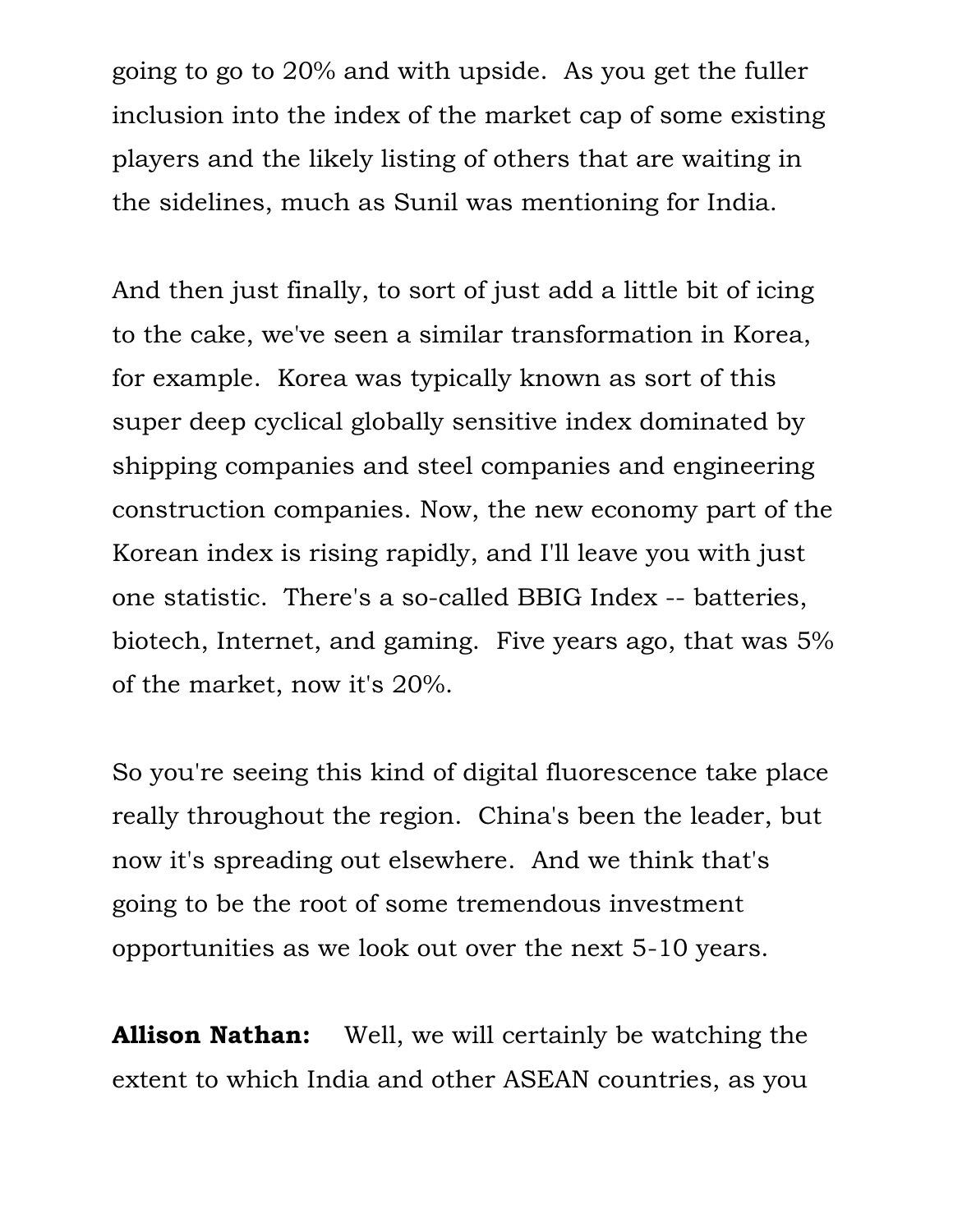just said, Tim, follow in China's footsteps in this regard. Tim, Santanu, and Sunil, thank you for joining us and sharing your views.

**Tim Moe:** Thank you so much, Allison.

**Santanu Sengupta:** Thanks, Allison.

**Sunil Koul:** Thank you.

**Allison Nathan:** That concludes this episode of Exchanges at Goldman Sachs. Thanks for listening. And if you enjoyed this show, we hope you subscribe on Apple Podcasts and leave a rating and comment. This podcast was recorded on Monday, November 29th, 2021.

**Speaker:** All price references and market forecasts correspond to the date of this recording. This podcast should not be copied, distributed, published, or reproduced in whole or in part. The information contained in this podcast does not constitute research or recommendation from any Goldman Sachs entity to the listener. Neither Goldman Sachs nor any of its affiliates makes any representation or warranty as to the accuracy or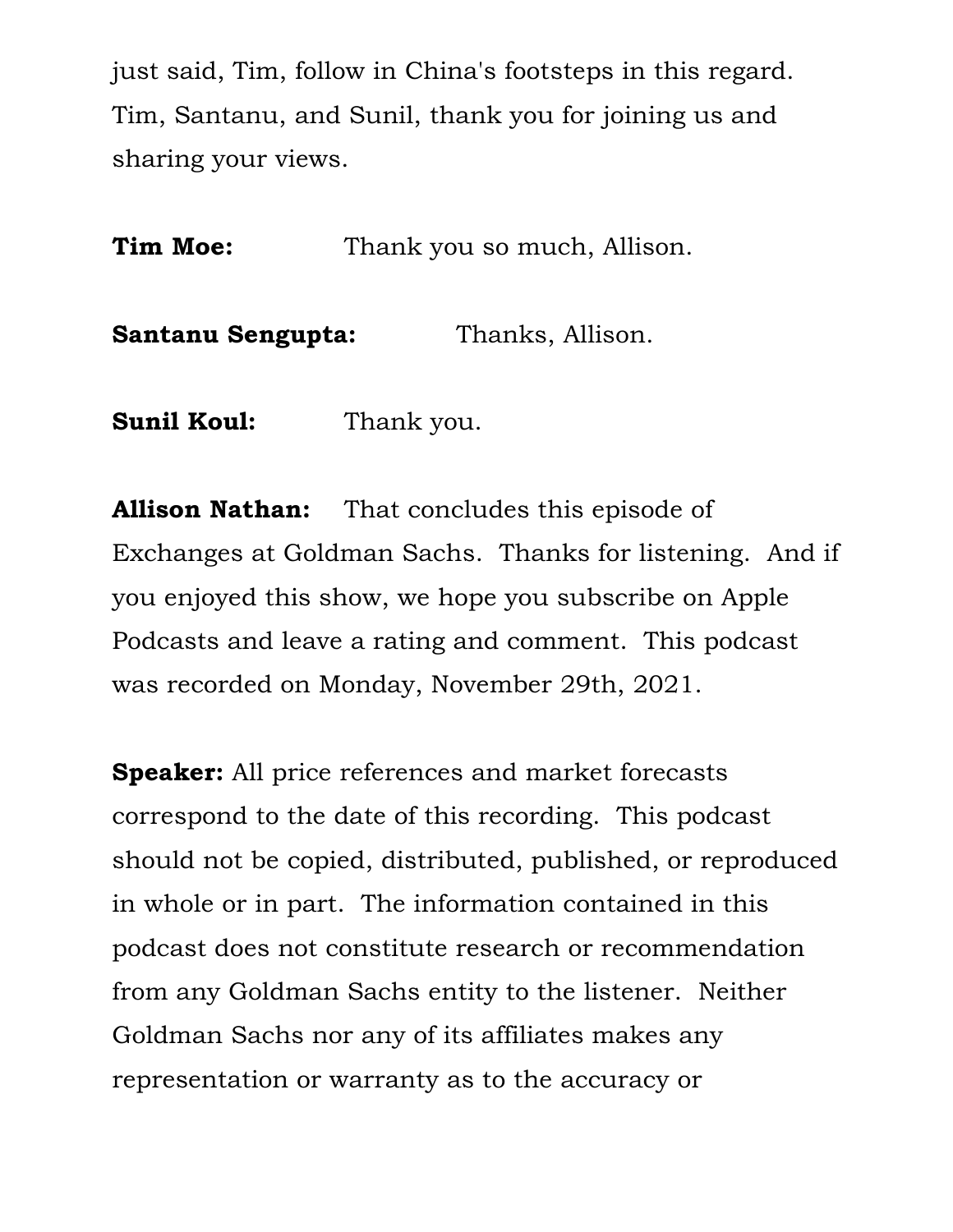completeness of the statements or any information contained in this podcast and any liability therefore; including in respect of direct, indirect, or consequential loss or damage is expressly disclaimed. The views expressed in this podcast are not necessarily those of Goldman Sachs, and Goldman Sachs is not providing any financial, economic, legal, accounting, or tax advice or recommendations in this podcast. In addition, the receipt of this podcast by any listener is not to be taken as constituting the giving of investment advice by Goldman Sachs to that listener nor to constitute such person a client of any Goldman Sachs entity.

*This transcript should not be copied, distributed, published or reproduced, in whole or in part, or disclosed by any recipient to any other person. The information contained in this transcript does not constitute a recommendation from any Goldman Sachs entity to the recipient. Neither Goldman Sachs nor any of its affiliates makes any representation or warranty, express or implied, as to the accuracy or completeness of the statements or any information contained in this transcript and any liability therefore (including in respect of direct, indirect or consequential loss or damage) is expressly disclaimed. The views expressed in this transcript*